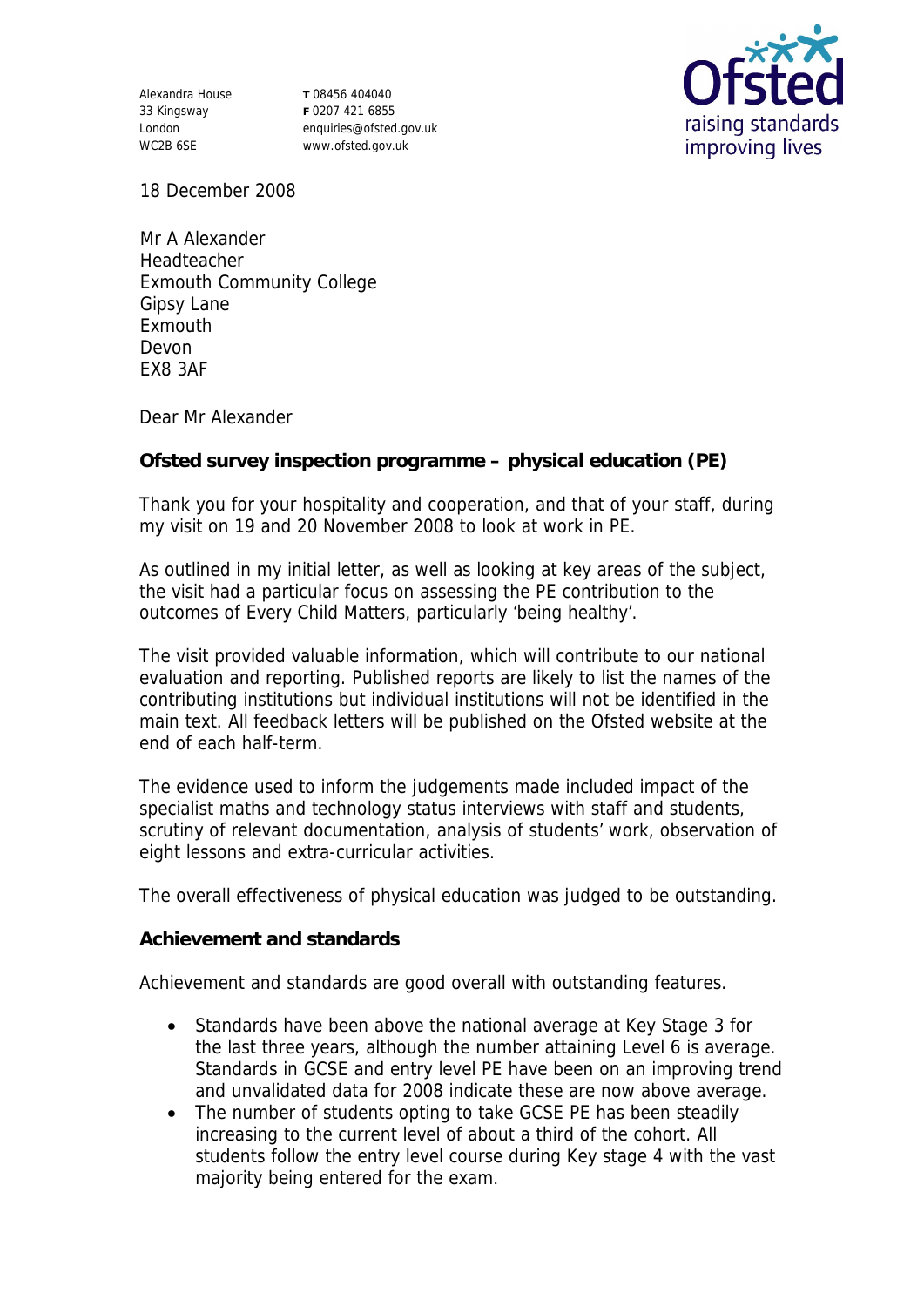- Staff in the PE department rightly identified that A level PE did not suit the needs of all post-16 students wanting to study physical education and sport. As a consequence they have introduced both the BTEC National and BTEC Diploma courses. Post-16 students regularly achieve their best results in PE and sport.
- Progress in all lessons is good and frequently outstanding because teaching ensures consistent challenge and sets the expectation that students achieve their best at all times.
- Students make outstanding progress in their knowledge and understanding of the subject and use of the evaluate and improve strand of the PE National Curriculum. They have well developed understanding of health and fitness because of the emphasis placed on this in the curriculum. These are strengths of the department's work.
- Students identified as gifted and talented in PE have good opportunities to extend their skills. For example talented tennis players receive additional coaching sessions during their PE lessons.
- Students have good opportunities to feed back on provision including their perceptions of PE. The opportunities to take leadership qualifications or to become volunteers in PE tend to be restricted to post-16 and Key Stage 4 students.

**Quality of teaching and learning of PE**

The quality of teaching and learning is outstanding.

- Planning is thorough, learning objectives are clear and in the vast majority of lessons are referred to throughout to remind students of the task and what they are expected to achieve.
- All staff have extremely high expectations of students' performance levels and verbal input to lessons; as a result work is of the highest quality. Occasionally differentiated activities to challenge more able students are not always apparent. Students say that staff actively encourage everyone to achieve success.
- Staff have outstanding subject knowledge that they use well to engage students and to challenge their thinking about activities. Staff are particularly skilful at using question and answer sessions to extend students understanding of their work. Outstanding examples of this were seen in a Year 11 theory lesson and a Year 8 table tennis session through extended questioning and the use of talking partners prior to whole-group discussion and feedback.
- Good use is made of specialist teaching in dance GCSE and external coaches in extra-curricular activities.
- The pace of lessons is swift including the transition between activities. However the use of time is adversely affected when students do not arrive punctually to lessons.
- Staff use a wide variety of teaching methods, including strategies to assess learning, resources and recording to support students' learning. Particularly effective practice was seen during lessons on football and hockey when staff used a whiteboard to illustrate how to make skills and team tactics more effective. However limited use was seen of information and communication technology (ICT) in any lessons.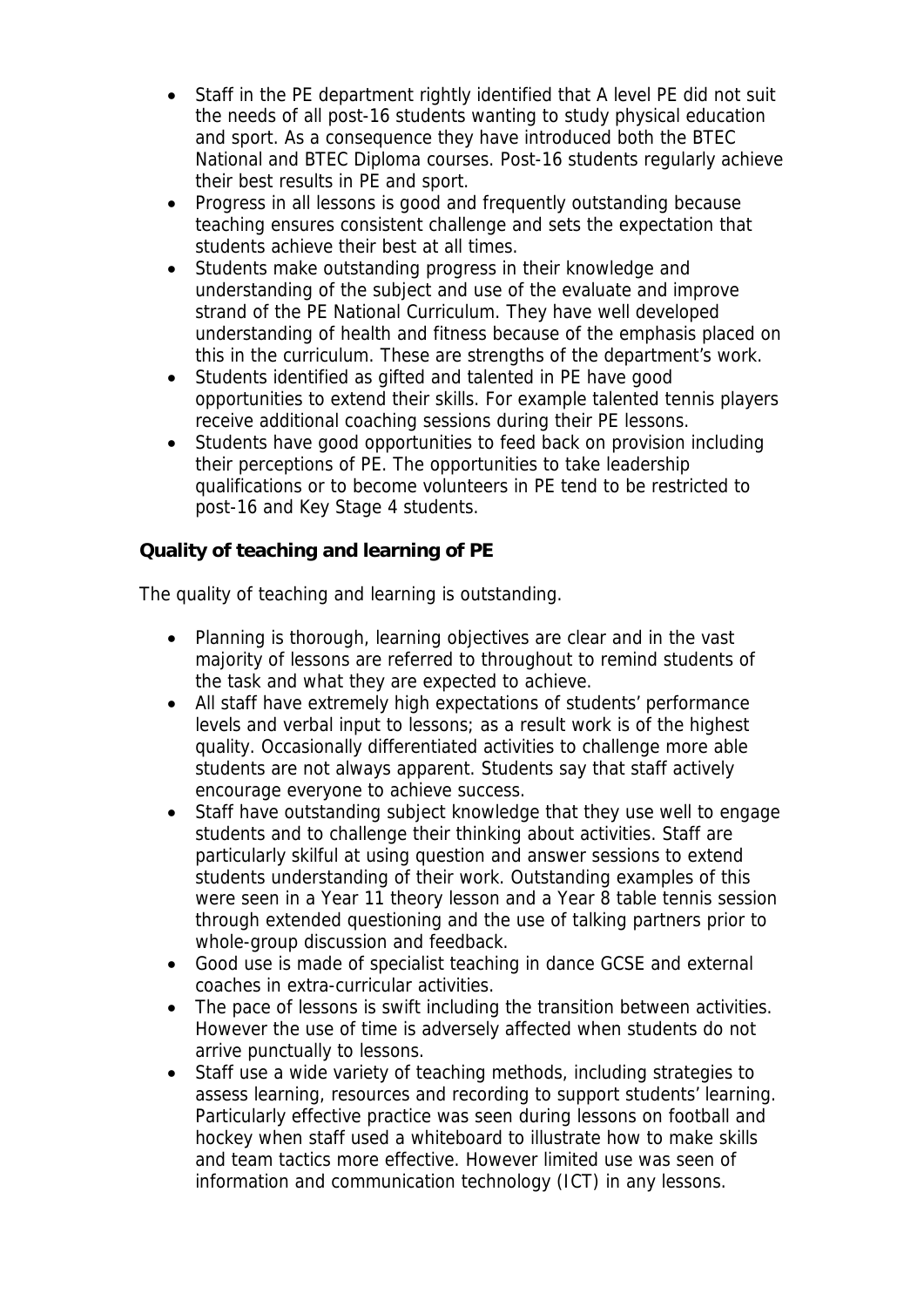The new assessment procedures, including students self-assessing their work, are helping students to have a better understanding of how well they are doing and what they need to do to improve further particularly in Key Stage 3. Students increasingly understand the links between activities, especially when they are made explicit in lessons. However it is too early to see the full impact of this on achievement and standards.

## **Quality of the curriculum**

The quality of the curriculum is good.

- The curriculum has improved significantly in the last two years. The programme is more balanced with greater variety and breadth of opportunities for students of all ages. For example the introduction of dance and outdoor and adventurous activities in Key Stage 3 and greater choice in Key Stage 4 including non-traditional activities such as golf.
- Students in Key Stage 4 have good opportunities to choose a pathway of learning covering competitive individual or team activities or an active healthy lifestyle incorporating non competitive and aesthetic activities. As a result participation rates have risen even higher.
- The range of examination courses has increased for Post-16 students although limited opportunities are available to take vocational qualifications in sport.
- Students in Key Stage 3 and those taking GCSE have the opportunity to access two hours of high quality curriculum provision each week. Students following the entry level examination course only have one hour of PE per week and only just over 50% access a further hour through extra-curricular provision.
- Students in the sixth form have one afternoon per week for sport and competitions. However this is not accessible to all as some have other timetabled activities at that time. The department makes good arrangements with the local sports centre to overcome this with sixth form students able to use the centre at other times.
- The extra-curricular programme is extensive. A unique feature is the boys' football league at lunchtime for Year 11. Older students have outstanding opportunities to experience OAA in the Himalayas and the North Pole. Students talk enthusiastically about the intra-tutor competitions. However numbers attending extra-curricular activities are low in comparison to the number in the college.
- Some good links are made with specialist subjects especially in mathematics; links are starting to increase in technology through the use of ICT but this is not yet embedded.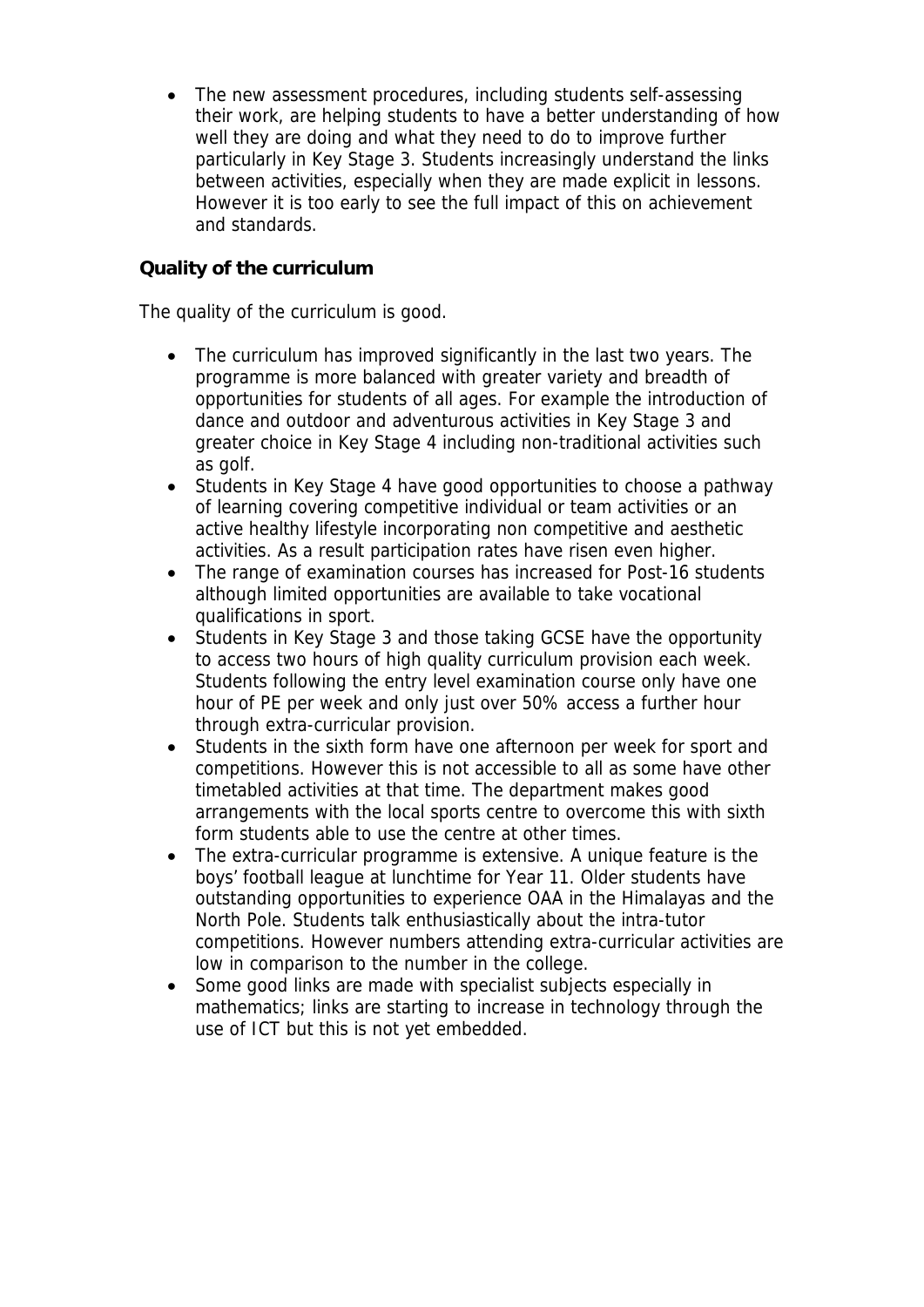**Leadership and management of PE**

The quality of leadership and management is good with outstanding features.

- The head of department has outstanding knowledge of the strengths and weaknesses of the subject and is determined in his efforts to bring continuous improvement to the department's work, reflected in the improved standards. The department works very well as a team and are ambitious for success. They have used their individual strengths well to bring about these aims at pace.
- Although all members of the department are aware of the priorities and work diligently to attain them, they are not translated into a comprehensive action plan including timescales, personnel responsible for implementation and monitoring activities to fully evaluate the impact of their actions on provision.
- The department is proud of students' achievements and take every opportunity to celebrate and publish these. Students were very enthusiastic about the sports awards evenings including meeting professional sports personalities.
- Assessment procedures are relatively new and the head of department has good awareness of the need to further moderate judgements between staff. Tracking of students' progress over time does not fully reflect the four strands of the National Curriculum.
- Staff have excellent opportunities for professional development to support delivery of the curriculum such as attending gymnastics and dance courses.
- Excellent use is made of the available accommodation. A good range of resources is available, displays are bright and reflect the department's aims. Good information is available on the National Curriculum strands and 10 high quality outcomes of PE.
- You offer outstanding support to the department and consequently it has a high profile around the school. Older students consistently say that PE provision has improved significantly in the last few years and are fully appreciative of the positive changes.

**Subject issue - PE contribution to the outcomes of ECM particularly 'being healthy'**

PE makes a good contribution to the outcomes of Every Child Matters. Good attention is given to developing students' understanding of leading active healthy lives. Health and fitness are taught as a discrete aspect in the curriculum resulting in relatively high numbers using the fitness suite after school. Students work safely together in and around the PE areas especially when there are large numbers in smaller areas such as the gymnasium.

**Areas for improvement, which we discussed, included:**

- ensuring the consistent use of differentiated activities for more able students
- explore ways to increase the number of Key Stage 4 students accessing two hours of physical education and school sport.